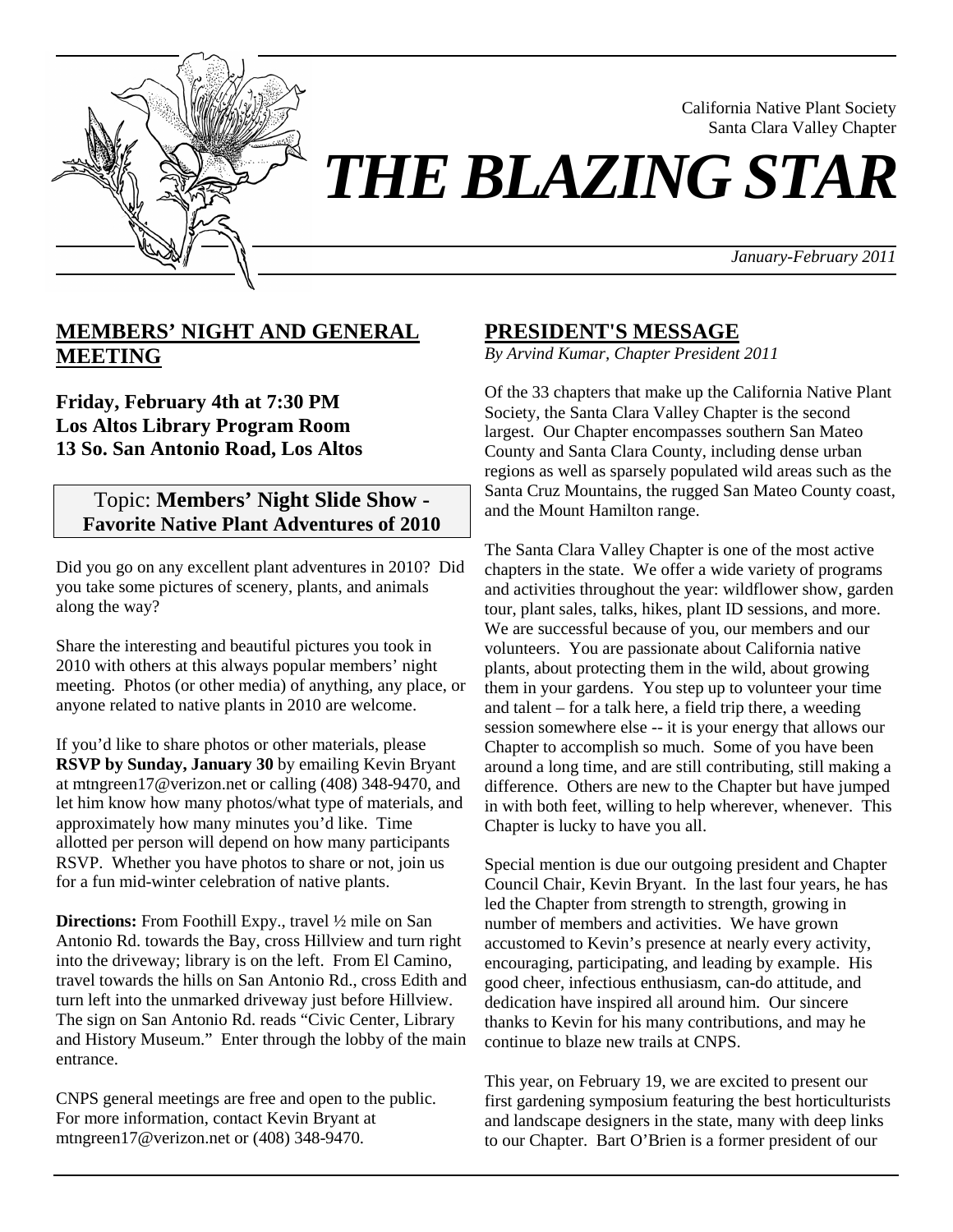Chapter. David Fross's first CNPS Chapter was ours, as a SJSU student. The symposium is taking place thanks to the enthusiastic support of Foothill College's Environmental Horticulture Department, as well as Chapter volunteers who have stepped forward to do something new, something important for the Chapter and for our audience.

Many more exciting events are coming up in future months. We invite you to get involved in any capacity. We have many different kinds of tasks, of varying skill levels and time commitments, and somewhere out there is a task just right for you. Join us and do what you can to help spread the word about California's extraordinary plants.

# **CHAPTER ACTIVITIES**

# **California Gardens: Beauty & Sustainability with Native Plants**



**A one-day symposium on native plant gardening and design** 

On February 19, our Chapter will present its first ever symposium on native plant gardening and design at Foothill College's Environmental Horticulture Department, 12345 El Monte Road, Los Altos Hills, CA. The theme is creating and maintaining attractive and sustainable landscapes using California native plants. Topics range from plant selection to garden design and maintenance to habitat value – all chosen to inform, educate, and inspire landscape professionals, home gardeners, and native plant enthusiasts.

Speakers include some of California's leading horticulturists and designers: **Bart O'Brien** of Rancho Santa Ana Botanic Garden, **Bernard Trainor** of Bernard Trainor + Associates, **David Fross** of Native Sons Nursery, **Dr. Glenn Keator** of Merritt College, **Judith Lowry** of Larner Seeds, **Nevin Smith** of Suncrest Nurseries, and **Paul**  **Kephart** of Rana Creek. The program includes refreshments, lunch, and a reception. Plants and books will be available for sale.

The symposium is organized by our Chapter, hosted by Foothill's Horticulture Department, and sponsored by the Santa Clara Valley Water District and the Bay Area Water Supply & Conservation Agency, with seed funding from the state CNPS Bilisoly grants program. Discounts are available for **early birds before January 15**, CNPS members and students. Space is limited: early registration is recommended. For more information and to register, visit **www.symposium.cnps-scv.org.**

# **Native Plant Nursery Shade Workday Sunday, January 16**

We grow plants for our spring and fall native plant sales at our nursery in Los Altos Hills. The nursery facility has been neglected while we have been trying to grow everything we can for our sales. The stock area which we built a few years ago has not worked as well as we had hoped. The winter winds whip through there and in summer the sun is fierce. Thus some modification is now needed.

We have been given a roll of shade cloth from Chuck Baccus to help remediate the climate in the new area. We hope to build a new shade structure and add shade cloth around the west fence. We'll get this started at a work party, scheduled for **Sunday, January 16 at 10am**. We need some strong folks on that day to set poles for the structure.

If you think you can help please call or e-mail Jean and David Struthers at (650) 941-2586 or jeanstruthers@att.net. (**Rain cancels**.)

Our regular native plant nursery work sessions take place every **Wednesday,** from **noon to 3pm**. Bring garden gloves, sunhat, clippers, and your lunch if you like. Other tools will be provided at the nursery. Knowledge of plants is not necessary: your willingness to help is all that's required. For more information, contact Jean, or Ray Deutsch at (650) 365-6136 or henrymarsh@yahoo.com.

**Directions**: Hidden Villa is located on Moody Rd. west of Foothill College. From I-280 in Los Altos Hills, take the Moody Rd. exit and head west. Two miles west of Foothill College, look for the Hidden Villa sign and driveway on the left. Proceed over the bridge, and park in the visitor center parking lot to your right. The Native Plant Nursery is at the greenhouse just beyond the visitor center.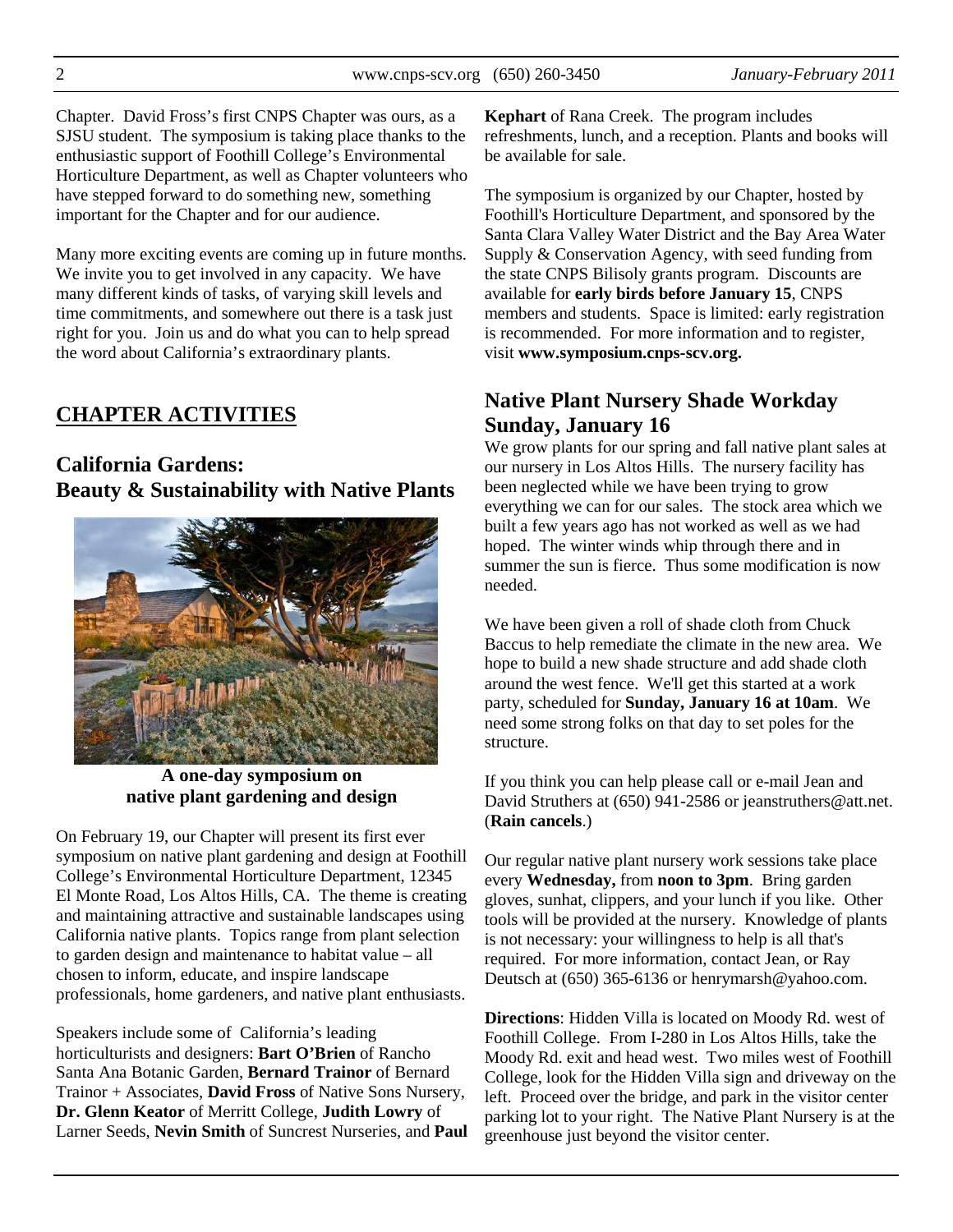# **Gardening With Natives: Gardening by Plant Community**

Gardening with Natives (GWN), a special interest group within the Chapter, includes a mix of native landscape designers, seasoned native plant gardeners, as well as beginners. It offers talks throughout the year which are free and open to all. For more information, visit **www.GardeningWithNatives.com**.

This year, GWN is presenting a special series of six talks focusing on gardening by plant community, and pairing each talk with a weekend hike through the same plant community. For example, February's focus is on the chaparral plant community: the talk at San Carlos Library on Thu., Feb. 3 is followed by a hike through the chaparral areas of Edgewood County Park on Sat., Feb. 5. We hope this novel combination of a gardening talk and plant walk will inspire gardeners to go on plant exploration hikes, and hikers to plant native plants in their home gardens. So be on the lookout for these special talks/walks. Spread the word, and bring a friend, neighbor or colleague.

These programs are made possible by volunteers who help with program logistics and by cosponsoring libraries. If you would like to help organize similar programming at a library near you, contact arvind.kumar@cnps.org.

## **Tuesday, January 11, 7-8:30 pm:**

#### **A Look at the Calochortuses of California, a talk**

**by Ron Parsons**. Among California's intoxicating array of native bulbs, Mariposa lilies (genus *Calochortus*) are the most beautiful. Brilliant cup-shaped flowers above slender grass-like leaves give the genus its name, which means "beautiful grass" in Greek. At this talk, learn about their incredible diversity and get pointers on cultivation. Ron Parsons is the coauthor of *Calochortus: Mariposa Lilies and Their Relatives* from Timber Press. He has traveled hundreds of thousands of miles throughout the western U.S. to photograph and study Calochortus and other wildflowers. Saratoga Library, 13650 Saratoga Ave., Saratoga. (408) 867-6126.

#### **Saturday, January 15, 10 am-noon:**

**PCC Native Landscape Maintenance.** Join us for a morning of pruning, mulching, and watering the native plant landscape at the chapter's office in Palo Alto. No experience is necessary, just a desire to learn and help. Bring gloves and pruning shears; meet in parking lot. Peninsula Conservation Center, 3921 East Bayshore Road (corner of Corporation Way), Palo Alto.

#### **Thursday, February 3, 7-8:30 pm:**

#### **Plants for Sunny Slopes, a talk by Ken Himes.** Do

you have a south-facing sunny slope where countless ornamentals have perished? Did you know that nature has created an entire community of plants that thrive in such an exposure? Let Ken Himes show you which plants naturally do well on sunny slopes, using examples from nearby Edgewood County Park. (What's more, join him for a hike through that very same plant community on Sat, Feb 5.) San Carlos Library, 610 Elm Street, San Carlos. (650) 591- 0341 x237.

#### **Wednesday, February 16, 7-8:30 pm:**

**Native Plant Gardening for Beginners, a talk by Stephanie Morris**. Are you new to native plant gardening? Unsure which plants are right for your garden? Come to this talk by landscape architect Stephanie Morris and find out how to conserve water and energy, reduce chemical use, create habitat, and introduce beauty to your garden at the same time. Campbell Library, 77 Harrison Ave., Campbell. (408) 866-1991.

# **Spring Native Plant Sale Saturday April 16 Going Native Garden Tour Sunday April 17 Spring Wildflower Show April 23-24**

**Save the dates**! Our Chapter's spring wildflower events will take place at Hidden Villa, Mission College, and in gardens throughout the South Bay and Peninsula. We need help planning the Sale, Show and Tour; and it's not too early to set aside those dates for **volunteering**. For more information, contact Toni Gregorio-Bunch at tonig@flash.net or (408) 373-4497; or contact any of the 2011 Chapter officers listed on the last page of this newsletter.

# **Going Native Garden Tour Seeks Gardens**

Consider showing your garden at the next Going Native Garden Tour, which takes place **Sunday, April 17, 2011, 10am-4pm**. This free, community-based, volunteerorganized tour educates visitors on the value of native plant landscaping -- for water conservation, habitat creation, low maintenance, and beauty.



To apply, fill out the garden submission form at **www.goingnativegardentour.org,** by **January 15.**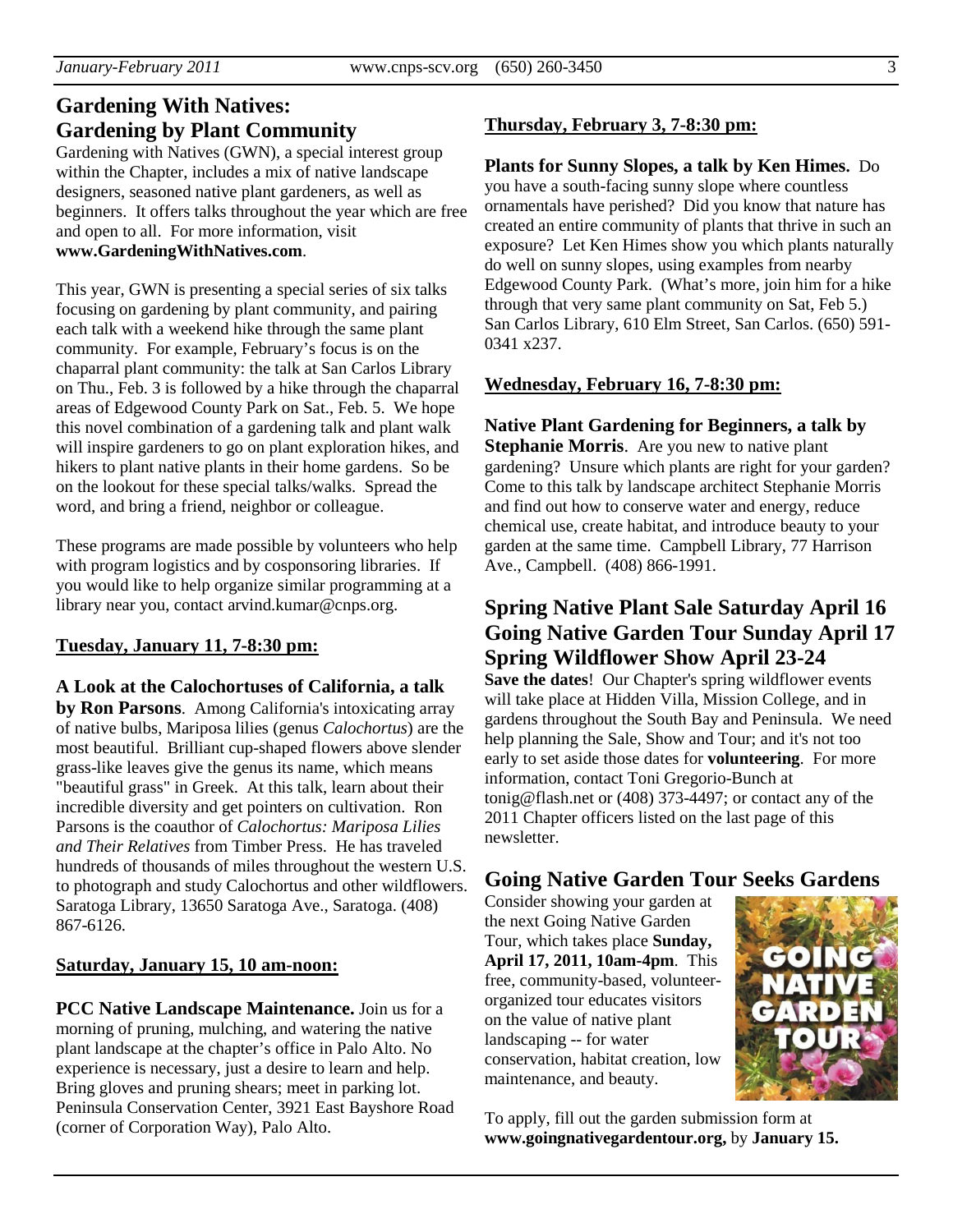Join us as we learn and practice methods of identifying the native plants of our region (aka "keying"). From beginners to more advanced, there are challenges for all. Bring in plant samples if you have some, or just come and work with the materials provided. We discuss the various plant books, and practice keying with them. Microscopes are also available, for further examination of the intricate details of the specimens.

We usually meet on the last Friday of each month, from **6:30pm - 8:30pm**. The upcoming dates are **Fridays**, **January 28 and February 25**. We meet at the Peninsula Conservation Center (PCC), 3921 E. Bayshore Road in Palo Alto. For more information, please contact Dave "Tex" Houston at tex009@sbcglobal.net or (650) 303-2777; or Sally Casey at (408) 377-0989.

# **CAL-IPC SYMPOSIUM REPORT**

# **Weeding Prioritization and Weed Mapping Tools**

*By Don Thomas, Chapter Member* 

Last October the California Invasive Plant Council (Cal-IPC) Symposium was held in Ventura, CA. A major focus of the Symposium was the ecological restoration of the nearby Channel Islands, but a variety of other interesting topics were also covered. One of these was how to approach weed management strategically. There are so many wildland weeds that it is difficult to know how to prioritize them for treatment. For example, is it more important to attack a more aggressive weed in a low value habitat or a less aggressive weed in a more sensitive habitat?

Gina Darin gave a presentation on her master's thesis work on a prioritization scheme called **Weed Heuristics: Invasive Population Prioritization for Eradication Tool** (WHIPPET) now being adopted by the California Department of Fish and Game and by the Bay Area Early Detection Network (BAEDN). (See **www.baedn.org/ index.php?option=com\_content&view=section&layout= blog&id=5&Itemid=4** and **www.cdfa.ca.gov/PHPPS/ipc/ weedmgtareas/pdf/10/wma10\_whippet.pdf**.)

Another interesting topic was a new simple approach to weed mapping using a smart phone. An Android application called **What's Invasive!** uses the internal GPS of the phone to record a weed's location and the phone's camera to capture an image of it. These can then be uploaded to the Calflora online plant database, along with

other information about the weed infestation. (See **www.whatsinvasive.com** and **www.youtube.com/watch?v=il4QImnkRwg**.)

# **CHAPTER SERVICE OUTINGS**

#### **Habitat Restoration at Edgewood Park**

Join us as we remove invasive exotic plants and protect Edgewood's sensitive habitats. **Friday weeding sessions, starting at 9am**, occur year-round. Wednesday evening sessions will resume next spring.

For details, including schedules and meeting places, see our Weed Warriors website at **edgewood.thinkersrus.net**, contact Paul Heiple at (650) 854-7125 or pheiple@ gmail.com, or email John Allen at jcakwa@comcast.net.

# **CHAPTER FIELD TRIPS**

Chapter field trips are free and open to the public. They are oriented to conservation, protection and enjoyment of California native plants and wildlife, and we adhere to all rules and guidelines for the lands on which we are visiting.

**In our region it is very important to be prepared for hiking on rugged & steep terrain, wide temperature ranges and rapidly changing conditions at any time of year. All participants should wear sturdy footwear and carry sufficient water, sun protection, food, clothing layers, personal first aid and other supplies you may need. If you have any questions about your ability to participate in a particular field trip, please contact the trip leader in advance.** 

#### **Sat Jan 1 10am Año Nuevo State Park**

Join us as we celebrate a Chapter tradition of welcoming the New Year with a walk and picnic at Año Nuevo State Park on the San Mateo County coast. The park is located south of Pescadero on Hwy. 1, just north of the Santa Cruz County line.

**Meet in the parking lot (day use fee collected) at 10am**. Latecomers will find us on the trail in the coastal prairie. We'll enjoy sea cliff vegetation, raptors, songbirds and maybe marine mammals. Pack a **lunch**: the tide will be heading out, reaching a low point at 2:29pm. We will picnic on the beach in the area in which seal tour reservations are not required.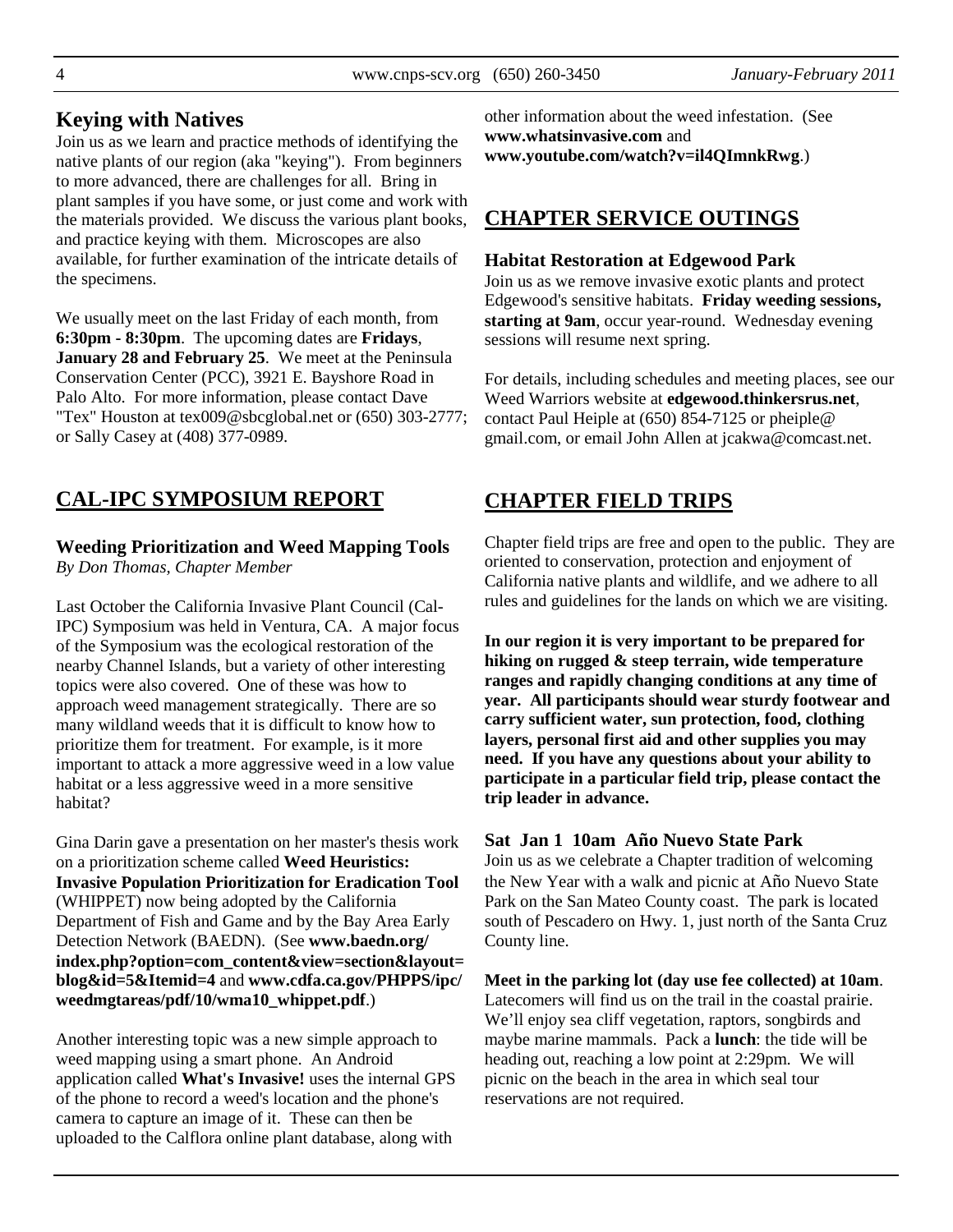As a day to have fun at the beach with fellow Chapter members, the **ending time** and depth of botanical discussion will depend on participants. Bring binoculars and layers for variable conditions including wind, sun and fog.

**Heavy rain cancels**. For more information contact Joe Cernac at joecernac@sbcglobal.net, (408) 292-5465.

#### **Sat Jan 15 10am San Francisco Peninsula Watershed Dirca Hike**

Join Don Thomas to see the rare List 1B Western leatherwood (*Dirca occidentalis*) in the Crystal Springs Watershed, normally closed to the public. We will walk about 2 miles in total, starting near the dam area at Hwy. 92 and the reservoir. *Dirca* is one of the first shrubs to bloom each year, subtly revealing its hanging flowers from its bare winter branches. The walk may end at the Jepson Laurel. This tree was at one time the largest bay tree in California, but it has been declining for many years, and many large branches have died and broken off the tree. (Thus it has now been dethroned as the largest bay.)

An additional small bonus trip for those interested might be to a section of the Watershed south of the Edgewood Triangle on Cañada Road called Swiss Park. This tiny valley has *Dirca* on its north-facing slope and may connect with the *Dirca* population in Edgewood Park.

The activities **will end in the early afternoon**. The trip is limited to 20 participants. **To reserve a spot**, contact Don Thomas at don\_e\_thomas@yahoo.com, or (408) 828-4044.

#### **Sun Jan 23 10am Huddart County Park**

Join Michael Yantos and Carolyn Dorsch for a mid-winter hike in one of the most accessible parks in the Santa Cruz Mountains. Located mid-peninsula, just east of Redwood City (near Woodside), this nearly 1,000 acre park is renowned for its woodlands of redwood, oak, Douglas-fir, madrone and bay. It also is home to a variety of spring flowering plants. We should see lily family members such as fetid adders-tongue and trillium. We may also find early flowering plants including redwood sorrel and milkmaids.

We'll cover about 5 miles, with an elevation change of about 500 feet. The hike will **end around 2:30pm** including a **lunch** stop. Be sure to wear good walking shoes as trails may be wet or muddy. **Heavy rain will cancel.** For further information, contact Carolyn Dorsch at cdorsch1@aol.com, or (650) 804-6162.

**Directions**: From I-280 take Woodside Rd. exit (CA 84) in Redwood City. Drive west about 1.5 miles, and turn right

onto Kings Mountain Rd. Drive about 2 miles to the park entrance on the right side of the road. Once past the entrance kiosk, park at the main parking lot. There is a \$5 fee per car.

#### **Sat Jan 29 10am San Bruno Mountain, Saddle and Bog Area**

Join leader Doug Allshouse on this trip offered by our neighbor CNPS Yerba Buena Chapter. As with all our own Chapter field trips, this trip is free and open to all. The trip is expected to **finish at 1pm**.

Habitat restoration has been a way of life on San Bruno Mountain since the 1982 inception of a Habitat Conservation Plan for three endangered butterflies. The Saddle area, which encompasses the northernmost several hundred acres of the Mountain's parkland, is home to



several restoration projects and offers vivid examples of success and failure. The Saddle features grasslands, large monoculture stands of gorse (*Ulex europaeus*), a eucalyptus forest, and the headwaters of Colma Creek. It holds a surprisingly rich variety of plant species, native as

Endangered San Bruno Mountain Manzanita (Arctostaphylos imbricata)

well as non-native, including many grassland plants that also grow on the Mountain's warmer, southeastern flank.

We'll walk trails that are easy on the legs while looking for *Lupinus albifrons* and *Viola pedunculata*, larval host plants for the mission blue and Callippe silverspot butterflies, respectively.

A short portion of the Bog Trail can turn soggy after a lot of rainfall, so please wear shoes suitable for moisture and mud just in case. For trail conditions or other information contact Doug at dougsr228@comcast.net or (415) 584- 5114. If **heavy rain cancels**, the trip will be **postponed to Saturday, February 5**.

**Directions**: From Hwy. 101 north take the Brisbane/Cow Palace exit. The off ramp crosses over the freeway and merges onto Bayshore Blvd. Turn left at the fourth traffic light onto Guadalupe Canyon Pkwy. and proceed approximately 2 miles to the entrance to San Bruno Mountain State & County Park. There is a \$5 entrance fee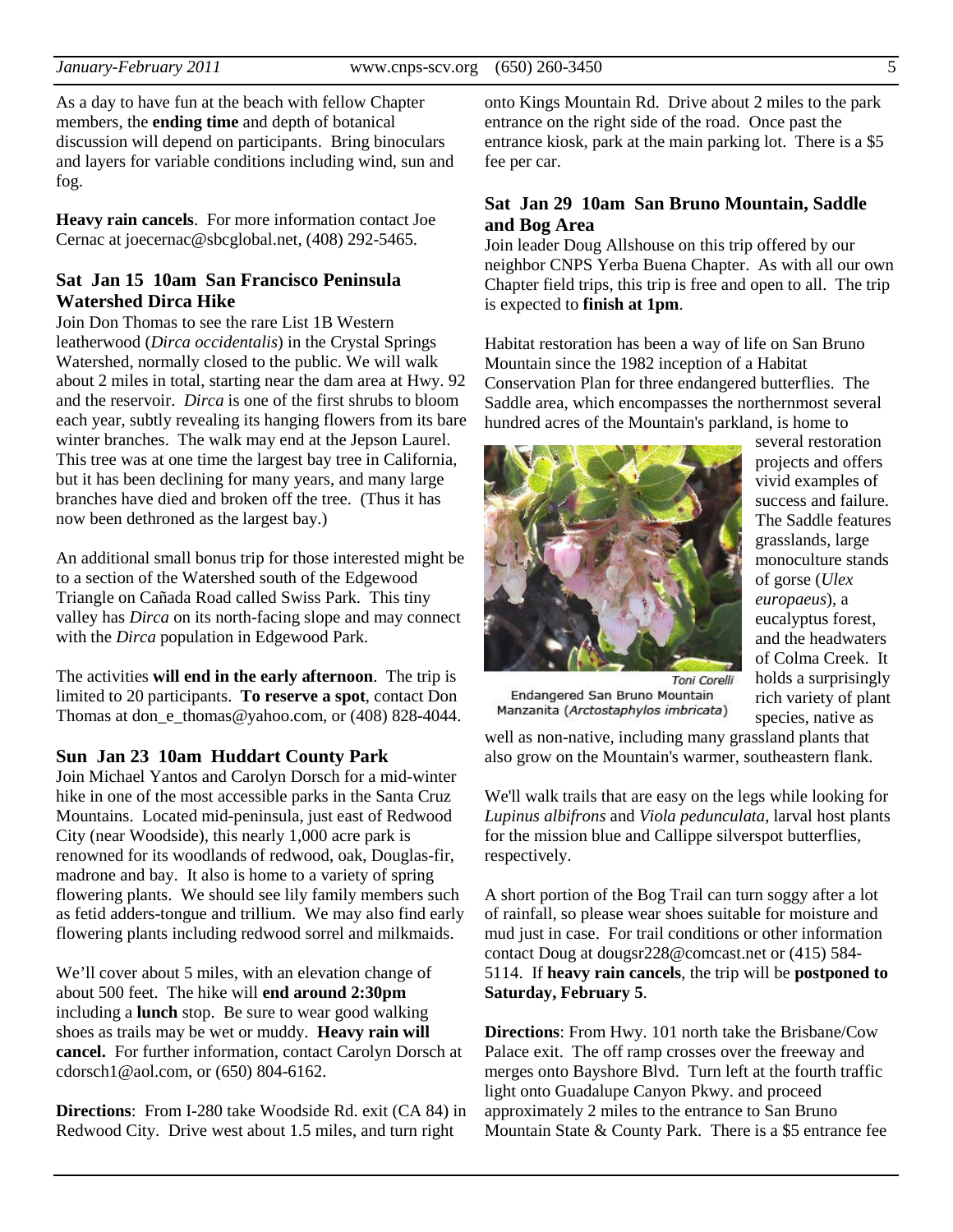and self-registration at the ranger kiosk. Just past the kiosk is the main parking lot where we will meet.

# **Sat Feb 5 10am Serpentine Chaparral at Edgewood County Park & Preserve**

Join Ken Himes for a leisurely two mile walk along the Clarkia Trail as we examine the serpentine chaparral plant community. Plant adaptations to this dry nutrient-poor environment will be discussed and we should see *Ceanothus cuneatus* (buckbrush) and *Ribes malvaceum* (chaparral currant) in flower at this early date. **The walk will last 2.5-3 hours**, but if there is interest we may also examine the chamise-chaparral plant community on the central ridge.

**Directions:** Exit I-280 at

Edgewood Rd. (in Redwood City) and go west (under the freeway if you are coming from the south) to the end of Edgewood Rd. Turn left (south) on Cañada Rd. and continue on Cañada Rd. about ¾ mile, going under the freeway overpass. Go less than ¼ mile and park along the west side of Cañada Rd. (on the right), opposite the Clarkia Trailhead. We will meet on Cañada Rd. near the parking lot.



Alameda Creek in Sunol Regional Park

Only **heavy rain will cancel**. Call Ken at (650) 591-8560 for more information.

## **Sat Feb 12 10am Coal Mine Ridge**

Coal Mine Ridge (in Portola Valley) has a series of trails zigzagging through woodlands and chaparral. Under a canopy of bays and oaks we will ascend to a small meadow. Expect to see many early spring blooms along the way. Bring good walking shoes as the trail may be muddy. The hike will be 4-5 miles, with about 400' of elevation gain. We will stop for **lunch**. Expect to be **back to the cars around 2pm.** 

**Meet at 10am** at the small parking area at Alpine Road and Willowbrook Dr. The trailhead is across the street. Parking is limited -- please try to carpool. For more information, contact Carolyn Dorsch at cdorsch1@aol.com, (650) 804-6162. **Heavy rain will cancel** the trip.

**Directions**: From I-280 take Alpine Rd. exit in Menlo Park. Drive west (toward the hills) on Alpine Rd. for about 4 miles, going past stop sign at Portola Rd. Park on Alpine Rd., just past the intersection of Willowbrook Dr. and Alpine Rd. Note: Alpine Rd. does NOT go through to Skyline Blvd. (some maps indicate otherwise). To access Alpine Rd. you need to approach from the east.

# **Sat Feb 26 10am Sunol Regional Park**

*"Calling the Sunol Regional Wilderness' Little Yosemite area a scenic gorge is like calling Yosemite a pretty valley."* --Bay Nature

> Join Arvind Kumar and Stephen Rosenthal for a mid-winter walk in Sunol Regional Park along Alameda Creek into the Little Yosemite Area. The walk is 4 miles round trip and will follow the creek along hillsides that have in the past had good wildflower displays. The rock formations at Little Yosemite are also quite beautiful. With less than 400 ft. of elevation gain over gentile inclines, this trip is suitable for beginners. We will use Judy Mason's plant family identification guide

to ID wildflowers. The trip is expected to **last until 3pm**.

The trip is limited to 20 people. To **reserve your spot** or for more information, please RSVP to Arvind at arvind.kumar@cnps.org or (408) 715-7020.

# **Field Trip Committee Update**

Our Chapter would like to expand the number and types of field trips it offers to its members. At the November field trip planning meeting and the annual Board retreat several members got together and brainstormed about how to achieve that objective. We discussed the need for more people to become involved as field trip leaders and assistant leaders, and the obstacles that might be preventing people from getting involved. In the next few months we plan to launch a field trip training program for individuals interested in learning and/or building on their skills to lead or assist a field trip. With guidance and mentoring from experienced leaders, we hope to offer a program that will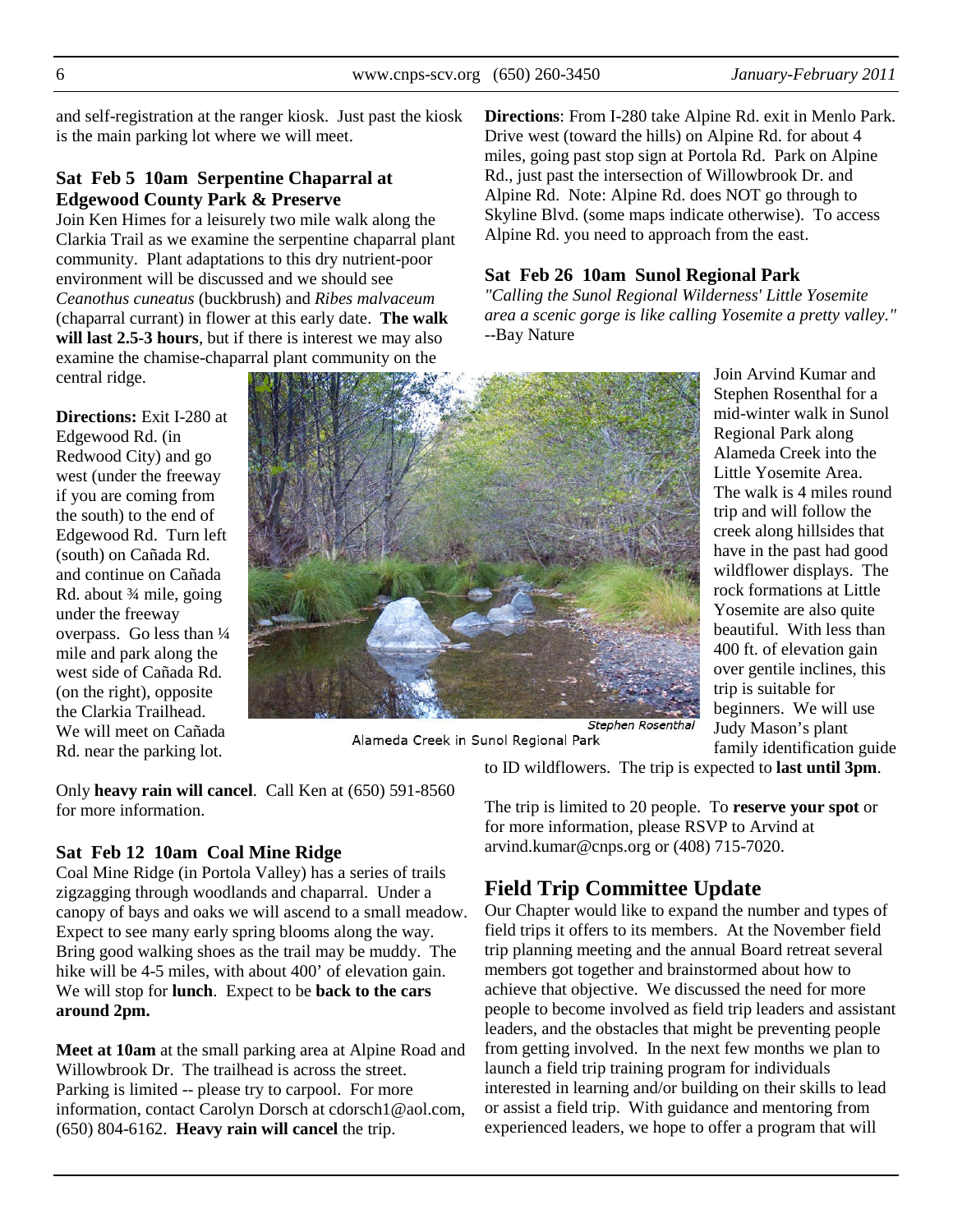*January-February 2011* www.cnps-scv.org (650) 260-3450 7

produce more leaders, and ultimately more field trips for everyone.

For anyone interested in helping set up this program, or to participate in it, please contact Carolyn Dorsch at cdorsch1@aol.com, or (650) 804-6162. No specific skills or knowledge of native plants and wildflowers are necessary to participate, just lots of enthusiasm.

# **ANNOUNCEMENTS**

*News and Activities from Other Organizations*

# **NCP/HCCP Meeting Tuesday, February 15**

Join the California Native Plant Society, Sierra Club, Committee for Green Foothills and the Santa Clara Valley Habitat Plan for a community meeting on the recently released public draft habitat plan on **Tuesday, February 15** from **6:30pm to 8:30pm** at the Peninsula Conservation Center, Raptor Room, 3921 E. Bayshore Rd. in Palo Alto.

This Habitat Conservation Plan/Natural Community Conservation Plan (HCP/NCCP) will identify and preserve land that provides important habitat for the tricolored blackbird, Bay checkerspot butterfly, Metcalf Canyon jewelflower and twenty-one other endangered and threatened species. The Plan's goal is to develop and implement a comprehensive conservation strategy to protect native wildlife and vegetation in much of the county's remaining undeveloped areas. Come learn about the Plan and how you can be a part of creating a conservation legacy in the Santa Clara Valley.

For more information, please visit **www.scvhabitatplan.org** or contact Kevin Bryant, our Chapter's representative to the NCP/HCCP Plan group, at mtngreen17@verizon.net or (408) 348-9470.

# **Edgewood Docent Training Begins Jan 26**

Friends of Edgewood Natural Preserve (FOE) will offer docent training in January for their spring Wildflower Walks. Edgewood is a wonderful resource containing several plant communities in addition to the Serpentine



Carol Mattsson Barry Slater leading Edgewood Walk April 2005

grasslands that are the highlight of our Wildflower Walks. Docents are vital to FOE's ability to attract and educate the public about preservation and restoration projects as well as the bright serpentine flowers they see as they drive past on Interstate 280.

FOE's wildflower docent training provides Wednesday evening presentations (in Redwood City) by very knowledgeable speakers, Saturday hikes through Edgewood led by these speakers, and a binder full of facts about the Natural Preserve.

To register or for more information, please email Mary Wilson at docent-trainer@friendsofedgewood.org.

# **CHAPTER OFFICERS FOR 2011**

At our November General Meeting we elected the following slate of Chapter Officers. A special welcome goes to our newest officer, **Radhika Thekkath**, who accepted a nomination from the floor to become our new Recording Secretary.

To learn more about volunteering with the Chapter, to ask questions or to give suggestions, please contact any of the officers listed below.

| <b>Title</b>     | <b>Name</b> | <b>Phone</b> | Email           |
|------------------|-------------|--------------|-----------------|
| <b>President</b> | Arvind      | (408)        | arvind.kumar@   |
|                  | Kumar       | 715-7020     | cnps.org        |
| <b>Vice</b>      | Toni        | (408)        | tonig@flash.net |
| <b>President</b> | Gregorio    | 373-4497     |                 |
|                  | -Bunch      |              |                 |
| <b>Recording</b> | Radhika     | (650)        | rthekkath@      |
| <b>Secretary</b> | Thekkath    | 473-1537     | yahoo.com       |
| <b>Treasurer</b> | Julie       | (415)        | julie.scherer@  |
|                  | Scherer     | 317-4681     | gmail.com       |
| Past             | Kevin       | (408)        | mtngreen $17@$  |
| <b>President</b> | Bryant      | 348-9470     | verizon.net     |

To join our Chapter email list please use the signup link at the bottom of our Chapter home page at **www.cnpsscv.org.** 

**DEADLINE FOR THE NEXT** *BLAZING STAR* 

**Saturday, February 5, 2011** 

**Email: mattsson@surfpix.net Phone: (408) 255-3767**